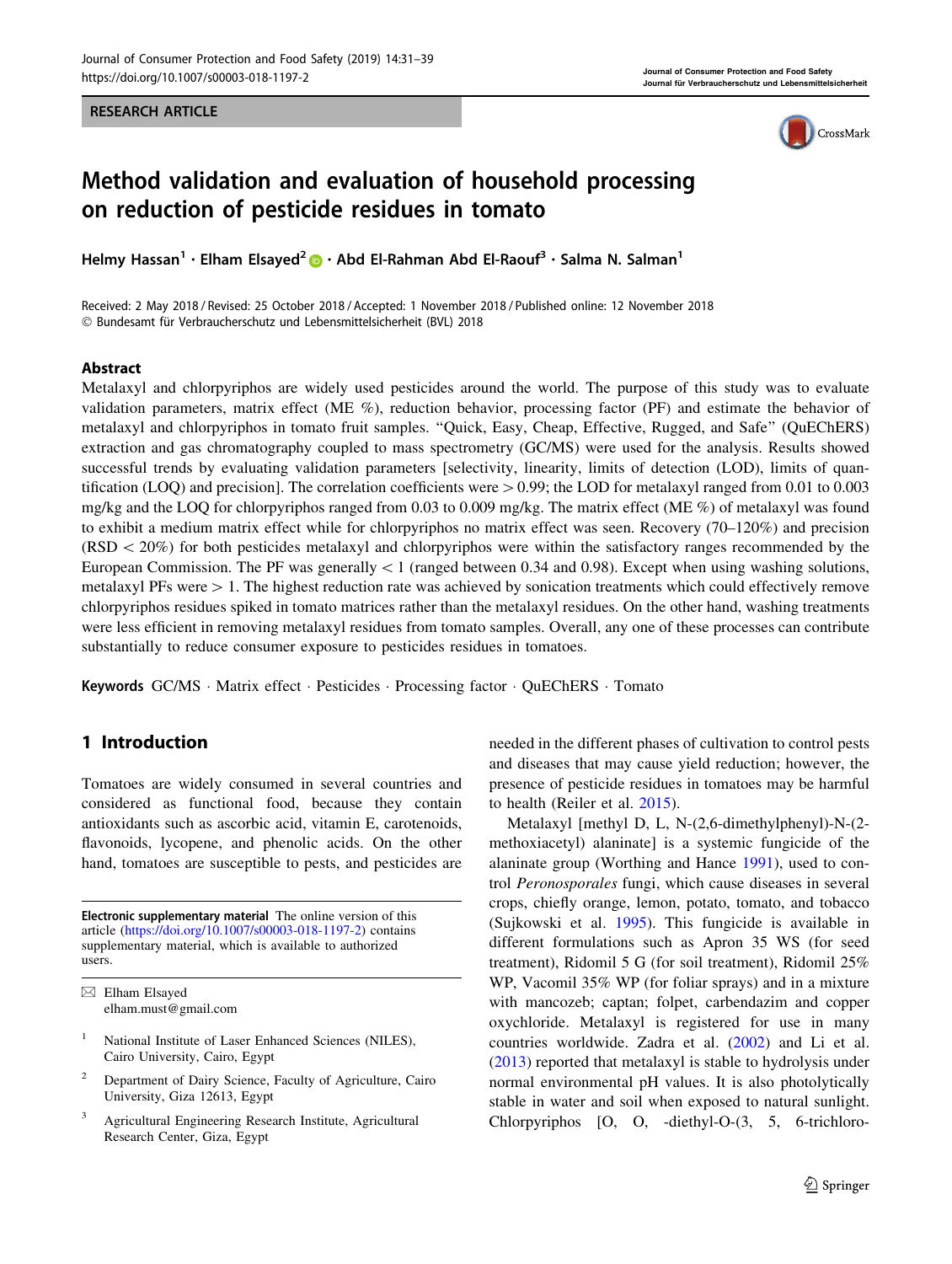2pyridyl) phosphonothioate] is an organophosphorus broad-spectrum insecticide registered for application to more than 40 different food crops. It is non-systemic and fairly persistent, but almost insoluble in water  $(2 \text{ mg } L^{-1})$ . Chlorpyriphos has the potential toxicity in humans (Rani et al. [2013\)](#page-7-0).

Validation parameters such as sensitivity, linearity, specificity, trueness, precision, LOD, LOQ, and matrix effect are commonly evaluated in pesticide residues determination by chromatography techniques (SANTE/ 11813/[2017\)](#page-7-0). It is established that the matrix effect is significant when  $> \pm 20\%$ . In recent years, it has been essential to use matrix-matched calibration in the routine procedure of pesticide analysis in food by chromatographic methods to avoid an error caused by the presence of matrix effect (Kwon et al. [2012](#page-7-0)). It is important to highlight that the pesticides contain at least one of these functional groups such as hydroxyl, amino, and phosphate, react with the active surfaces in the GC/MS (injector, column, and detector) system. Therefore, to avoid the matrix effect and ensure reliable results, it is necessary to use matrix match calibration curves.

The effect of food processing on pesticide residues have been reviewed comprehensively over the last decade. Processing factors (PFs) are the ratio of residue concentrations after processing the raw commodity. PF values  $>1$ indicate an increase in pesticide residue concentrations after processing; PF values  $\lt 1$  indicate a decreases in pesticide residues. PF depends on both the crop and the physicochemical properties of pesticides. Peeling and storage are important processing procedures that can remarkably reduce non-systemic pesticide residues in some fruits and vegetables (Ramezani and Shahriari [2015](#page-7-0)).

Hanafi et al. ([2016\)](#page-7-0) investigated the effect of various treatments to reduce high-risk pesticide residues like indoxacarb, fenarimol, acetamiprid and chlorfenapyr in okra fruits by washing, boiling or steaming in different time intervals, followed by a cooking treatment. The results showed that after washing, the reduction of residues was not correlated to water solubility. Chlorfenapyr (non-systemic pesticide) was decreased by 90% and acetamiprid (systemic pesticide) by 48%. The pesticide residues were washed off by removing the loosely attached pesticides on the okra fruit surface.

Lozowicka et al. [\(2016](#page-7-0)) determined PFs for 16 pesticide residues in raw strawberries, where washing with ozonized water was more effective than washing with tap water (36.1 to  $75.1\%$  vs. 19.8 to  $68.1\%$ , respectively). Boiling decreased the residues of the most compounds, with reductions ranging from 42.8 to 92.9%. Ultrasonic cleaning lowered residues for all analyzed pesticides with removal of up to 91.2%. The data indicated that ultrasonic cleaning and boiling were the most effective treatments for the reduction of 16 pesticide residues in raw strawberries, resulting in a lower health risk exposure. The level of pesticide residues is affected by washing, preparatory steps, heating or cooking, processing during product manufacturing and post-harvest handling and storage. Washing raw materials is the simplest way to reduce the pesticide residue in the final product (Bajwa and Sandhu [2014](#page-7-0)).

The British Crop Protection Council ([2014\)](#page-7-0) and Devine et al. ([1993\)](#page-7-0) reported that washing and peeling of tomatoes efficiently removed almost all chlorpyriphos and ethylparathion. This was expected, as these 2 organophosphates have log Kow values of 4.7 and 3.84, respectively, making them immobile in plant tissue and therefore located on the outer surface of the peel.

According to Celik et al. ([1995\)](#page-7-0) organophosphorus residues were reduced by 9–40% by washing tomatoes and peppers, depending on the type of crops and pesticide. Holland et al. ([1994\)](#page-7-0) reported an appreciable reduction of pesticide residues in different commodities by using different processing methods.

Andrade et al.  $(2015)$  reported that washing tomato samples with 10% sodium bicarbonate solution efficiently reduces dimethoate residues, while washing with 10% vinegar solution was recommended for reduction of acetamiprid and procymidone. Washing with 10% bicarbonate and vinegar solution were efficient to reduce imidacloprid and thiamethoxam, washing with water showed the lowest residue concentration for diflubenzuron; and washing with water and vinegar, did not differ significantly for azoxystrobin. Washing did not effect fipronil residues.

This study was conducted to evaluate validation parameters and processing factors of metalaxyl and chlorpyriphos in Egyptian tomato samples.

# 2 Materials and methods

## 2.1 Tomato samples

Organic tomato fruits were bought from a local food market (ISIS), supplied with a certification label (blank values were not higher than 30% of the limit of quantification, LOQ).

#### 2.2 Commercial pesticides

Ridomil 72% contains 8% of metalaxyl active ingredient, and commercial Helban 48% contains 48% of the Chlorpyrifos active ingredient, were obtained from the local market.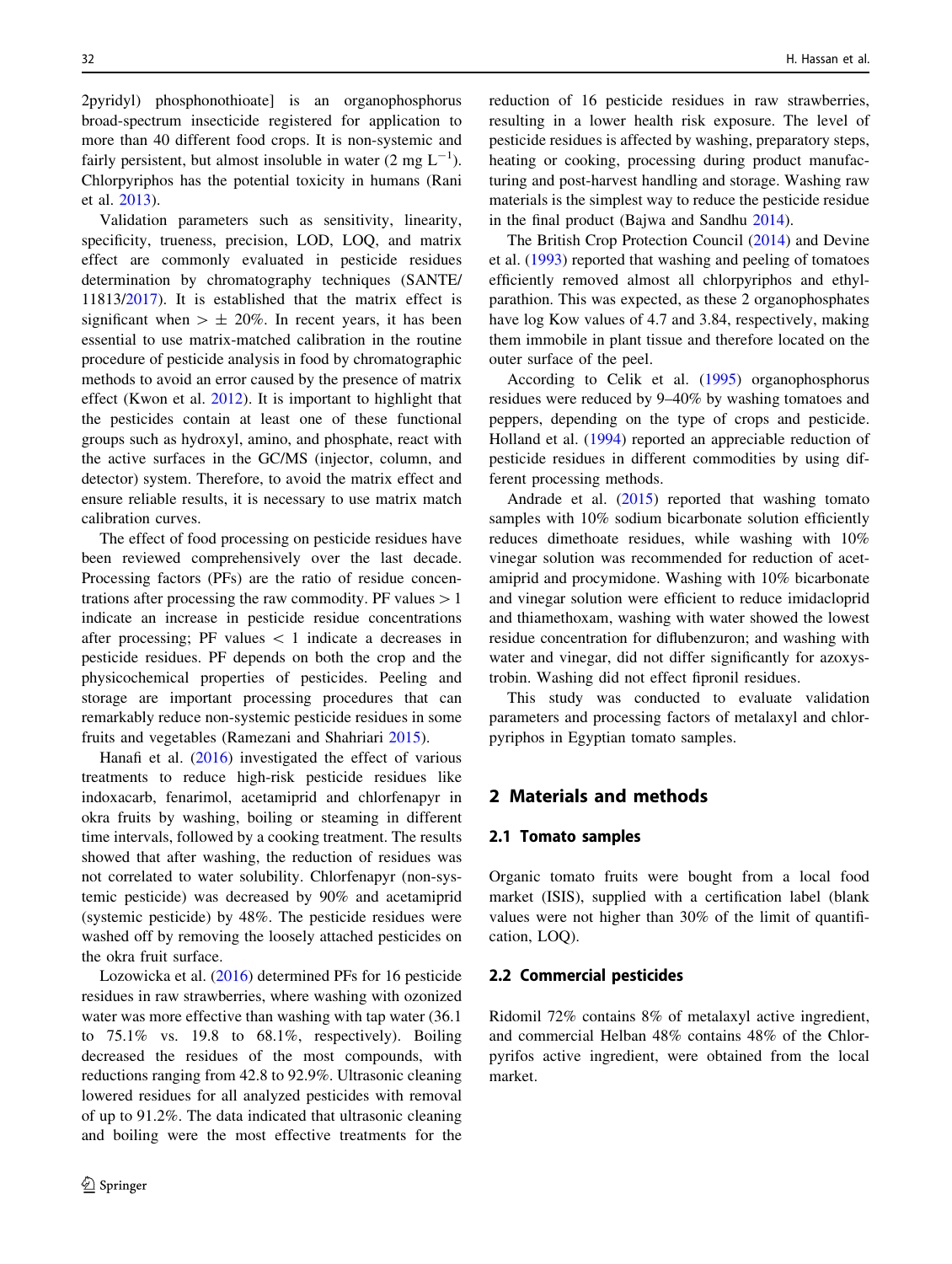## 2.3 Certified reference material (CRM)

Metalaxyl (1000 ug/ml) dissolved in acetone were supplied from SPEXCertiPrep, New Jersey, USA. Chlorpyrifos 1000 lg/mL in methanol, were supplied from Restek, Pennsylvania, USA. Acetonitrile (HPLC grade, assay 99.9%) were obtained from Merck KGaA, Darmstadt, Germany. Hydrogen peroxide solution 31% (Ultrapure), anhydrous Sodium bicarbonate and acetic acid were purchased from Sigma-Aldrich, St. Louis, USA. The QuE-ChERS kit consisted of extraction packets and dispersive SPE kit suited to the tomato matrix, were purchased from Agilent Technologies, California, USA.

## 2.4 Instruments

Qualitative and quantitative determination of pesticide residues were performed on a 7890B gas chromatograph coupled to an Agilent 5977A mass detector (Agilent Technologies, Wilmington, USA), the chromatographic separation was achieved by using an analytical column Zebron ZB-5MS Crossbond (30 m, 0.25 mm internal diameter, 0.25 mm film thickness) from Phenomenex, Torrance, CA, USA. To provide excellent surface inertness for trace pesticide analysis (Zhao, and Mao [2011](#page-8-0), Zhao [2013\)](#page-8-0). An Agilent ultra-inert splitlesss single taper liner with glass wool (p/n 5190-2293) was used. A laboratory Blender (Waring, Stamford, USA), an analytical balance, model ME 104 (Mettler Toledo, Greifensee, Switzerland), a Vortex-mixer, (VELP scientific, Usmate Velate, Italy), centrifuge (BOECO, Hamburg, Germany), and Ultrasonic Tabletop Cleaner, model P 230 (CREST Ultrasonics, Penang, Malaysia).

#### 2.5 GC-MS analysis

The column temperature was raised from 60  $^{\circ}$ C (hold 1 min) to 170 °C at 20 °C/min, then to 285 °C at 5 °C/min. The inlet temperature was maintained at  $250 \degree C$ , injection of 2ll at splitless mode, purge flow 50 ml/min at 0.75 min, Helium with purity grade 6 for 9 s, was used as the carrier gas at constant flow 1 ml /min. The mass detector was operated in electron impact (EI) ionization mode at 70 eV. The temperatures of the transfer line, ion source and quadrupole were set at  $285$ ,  $250$  and  $150$  °C, respectively. Mass spectra in the full-scan mode were collected at the rate of 1.5 scans/s over the mass range (m/z) of 40–550 after acquisition of the total ion chromatogram for stock standard solutions in scan mode, metalaxyl and Chlorpyrifos peaks were identified by their retention time (RT) and mass spectra. Selected ion monitoring (SIM) mode was used for the quantitative purpose.

#### 2.6 Extraction and clean-up

The samples were treated according to the QuEChERS methodology (European Standard [1566](#page-7-0)).

## 2.7 Method validation and matrix effect

The method was validated for linearity, LOD, LOQ, recovery, precision, and matrix effect as recommended by the European Commission (SANTE/11813/2017). A linear calibration curve was prepared by plotting peak area of each pesticide against pesticide concentration. The linear range of the method was evaluated by calculating the regression coefficients  $(r^2)$ . LOD and LOQ calculations were based on the standard deviation of the response and the slope. The method precision was expressed as the relative standard deviation (RSDr) for repeatability which calculated as relative standard deviation (RSDr) of 5 replicates of spiked blank tomato samples (raw, juice, and pulp) at 2 concentration levels of 0.03 and 0.5 mg/ kg for metalaxyl, 0.01 and 0.5 mg/ kg for chloropyrifos. The percentage recoveries (R %) for chlorpyrifos and metalaxyl were calculated. Matrix effect (ME %) was estimated by comparing the slopes of solvent calibration curves and matrix matched calibration curves. ME % was calculated according to Guedes et al. [\(2015](#page-7-0)).

### 2.8 Preparation of contaminated samples

Tomato samples were contaminated by immersion into the pesticide solution. Organic tomatoes were manually washed in distilled water and dried with filter paper, then dipped into a solution contain 0.5 g Ridomil 72% and 2 ml of Helban 48% per liter of deionized water. To obtain a sufficient quantity of suspension, the samples where immersed for 1 h until the pesticide residue levels did not increase. The contaminated tomatoes were air dried for 24 hrs at room temperature before processing (Cengiz et al. [2017](#page-7-0)).

## 2.9 Processing treatments

The following treatments were assessed to evaluate the removal of pesticides residues:

- 1. Juicing and pulping of raw tomatoes
- 2. Washing: tomatoes were divided into 4 groups
	- Group 1: tomatoes were washed by immersing in tap water entirely for 10 min, then air-dried at room temperature for 25 min,
	- Group 2: tomatoes were washed with 1% sodium bicarbonate solution for 10 min,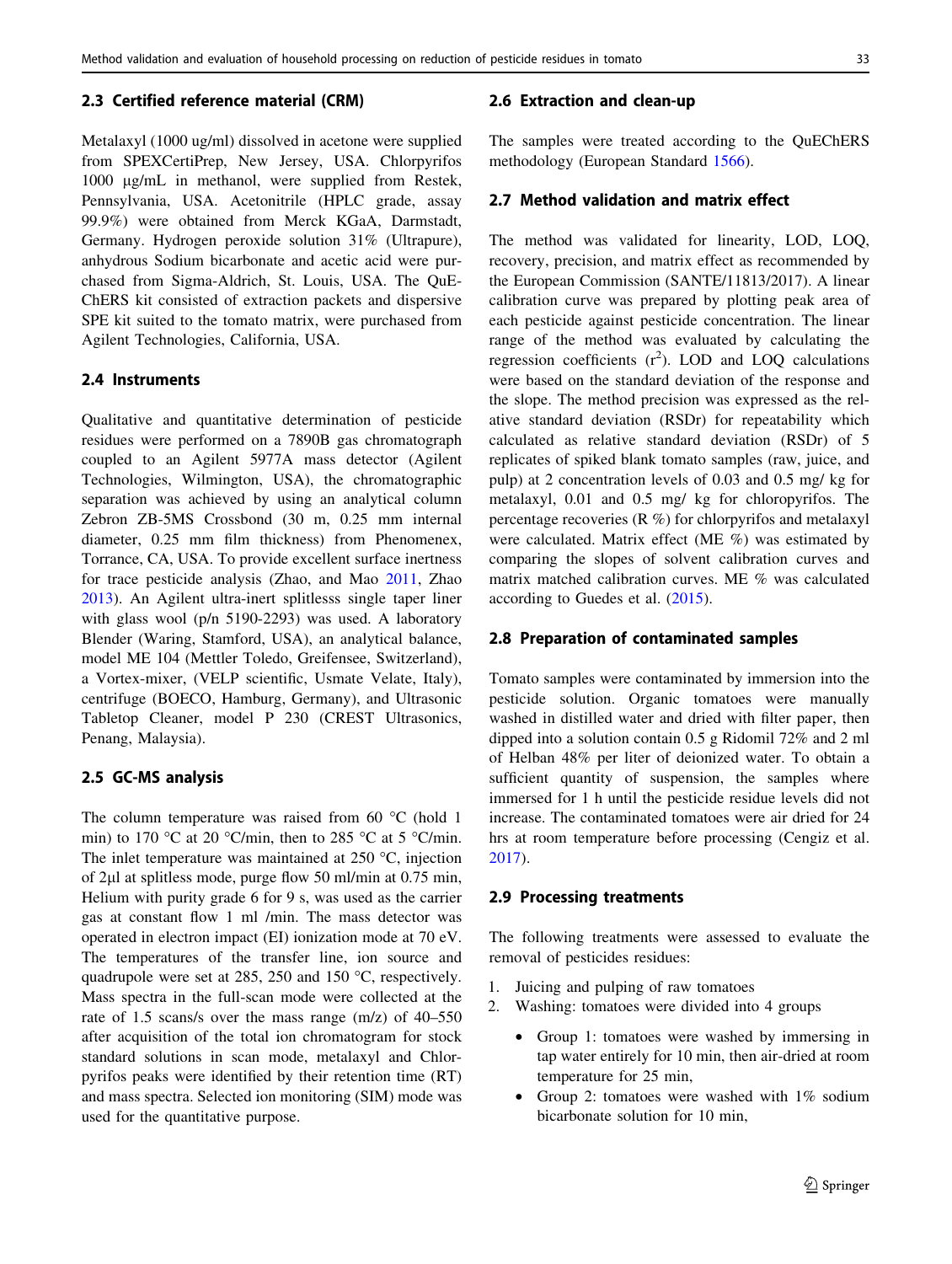- Group 3: tomatoes were washed with 4% acetic acid solution for 10 min,
- Group 4: tomatoes were washed with  $1\%$  H<sub>2</sub>O<sub>2</sub>.
- 3. Sonication: Tomatoes were divided into 3 groups and cleaned in an ultrasonic cleaner (45 kHz) filled with distilled water in ultrasonic bath experiment (UB):
	- Group 1: the contaminated tomatoes were soaked in distilled water and cleaned in an ultrasonic cleaner (45 kHz) for sonication for 15 min (UB1),
	- Group 2: sonication for 30 min. (UB2) and
	- Group 3: sonication for 60 min. (UB3).

Three representative replicates were taken from each treatment for residue analysis. After each experiment, the samples were extracted and analyzed and the percentages of reduction were calculated and compared with control.

## 2.10 Processing factors

The PF values of  $\lt 1$  indicate a reduction in residues in a processed commodity, whereas values of  $> 1$  indicate concentration effects from the processing procedures. PFs were calculated with following equation (Timme and Walz [2004](#page-8-0)):

$$
PF = \frac{Residues \text{ in processed product } (mg/Kg)}{Residues \text{ in raw agricultural commodity } (mg/Kg)}
$$

# 3 Results and discussion

# 3.1 Evaluation of method validation and matrix effect

The (SIM) mode was used; the monitored ions were 105, 142, 192 for metalaxyl and 197, 199, 314, 316 for chlorpyrifos. The identification procedure for the pesticide residues was the retention time of metalaxyl (13.59 min.) and of chlorpyrifos (14.63 min.). The LOD and LOQ obtained for metalaxyl and chlorpyriphos was based on matrix matched calibration data at low levels of concentrations (supplementary data) which illustrates complete raw data of calculation as we spike blank tomato matrix with pesticides at conc. levels 5, 10, 25, 50, 100 ug/kg each in 5 replicates. Subjected to all the method preparation and injection steps, we found the detector response correlating to its concentration (peak area), calculating the average using data analysis function to calculate LOQ and LOD. The LOD and LOQ for metalaxyl were 0.01 mg/ kg, and 0.03 mg/ kg respectively, while LOD and LOQ for chlorpyrifos were 0.003 mg/ kg, and 0.009 mg/ kg, respectively. Before pesticide residue analysis, recovery experiments were carried out on tomato fruit, tomato juice and tomato pulp. Recovery and precision data are shown in

Table [1](#page-4-0). The percentage of recovery for metalaxyl in tomato fruit at 0.03 and 0.5 mg/ kg fortification levels were 99.4% and 95.3% with RSD 7.2 and 10, respectively. Whereas in tomato juice recoveries were 90.8% and 100.9% with RSD 12 and 15, respectively. In tomato pulps, the recovery percentage was 98.7 and 92 with RSD 10 and 11.9, respectively. For chlorpyrifos, the recovery percentages were 101.7% and 98.0% in tomato fruits with RSD 11.3 and 6.9, respectively. While in tomato juice recoveries were 91.4% and 96.2% with RSD 12.6 and 10.5, respectively. In tomato pulps the recovery percentage was 97.5% and 96.7% with RSD 7.7 and 8.33 at fortification levels 0.01 and 0.50 mg/ kg, respectively. Recoveries percentage and precision (RSD) within the satisfactory limits recommended by the European Commission and meet the requirements of SANCO guidelines (SANTE/ 11813/2017). The presented linearity with the analytical signal (Table [2](#page-4-0)), indicated by the values of regression coefficient  $(r^2)$  was  $> 0.99$  for both compounds in solvent, and in the matrix (De Sousa et al [2012;](#page-7-0) Domínguez et al [2014](#page-7-0)). The ME % (suppression or enhancement) is the signal increase or loss of an analyte in matrix-amended standard solution compared to a matrix-free one. For metalaxyl, ME  $%$  was  $-24.17$ , categorized as a medium matrix effect. While the ME % of chlorpyrifos was -12.29, categorized as no matrix effect (Table [2](#page-4-0)). These results were in agreement with the findings reported by Ferrer et al. [\(2011](#page-7-0)). The matrix effect of metalaxyl in tomato may be due to its acidic nature (Chawla et al. [2017](#page-7-0)).

#### 3.2 Effect of various household processes

Figure [1](#page-4-0) shows the reduction of the first treatment (raw tomato, tomato juice, and tomato pulp) on both metalaxyl and chlorpyrifos residues. The juicing process was the most effective process in removing both pesticides; metalaxyl residues were reduced by 66% in tomato juice and 49% in tomato pulp, while chlorpyrifos residues were reduced by 98% in tomato juice and 81% in tomato pulp. Figure [2](#page-5-0) shows the reduction after treatment 2 (washing) showing the less efficient removal of both pesticide residues: The residues of metalaxyl after washing with running water were reduced by 19%. Washing with  $1\%$  H<sub>2</sub>O<sub>2</sub> solution reduced metalaxyl residues by 2%, and there was no reduction seen after washing with 10% baking soda and 4% acetic acid. The reduction levels for chlorpyrifos were 45% with  $1\%$  H<sub>2</sub>O<sub>2</sub>; 41\% with 10\% baking soda; 39\% with 4\% acetic acid, and 34% with tap water, respectively.

Figure [3](#page-5-0) shows the effect of treatment 3 (sonication in the ultrasonic bath) for 15, 30, and 60 min. Sonication completely removed chlorpyrifos residues after 60 min. (the percentage of reduction reached 94% after 30min.), while 23% of metalaxyl residues were eliminated after 60 min. sonication. The less efficient removal of metalaxyl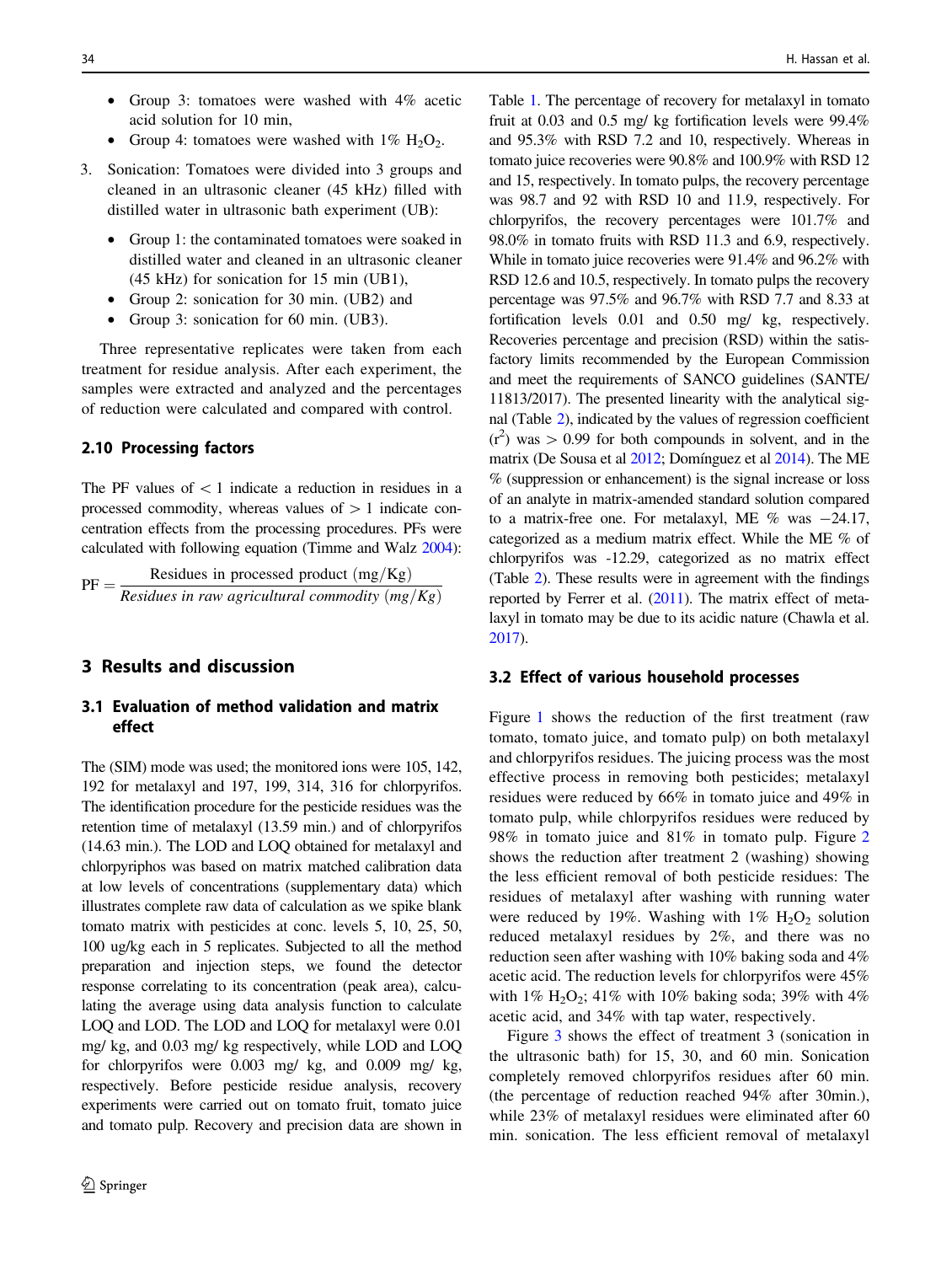<span id="page-4-0"></span>Table 1 Validation parameters for metalaxyl and chlorpyrifos

| Pesticide    | LOD <sup>a</sup> | LOO <sub>p</sub> | Recovery and precision $(*n = 5)$ |         |                      |               |         |              |      |
|--------------|------------------|------------------|-----------------------------------|---------|----------------------|---------------|---------|--------------|------|
|              |                  |                  | FL <sup>c</sup>                   | Tomato* |                      | Tomato juice* |         | Tomato pulp* |      |
|              |                  |                  |                                   | $R\%^d$ | $RSD\%$ <sup>e</sup> | R%            | $RSD\%$ | R%           | RSD% |
| Metalaxyl    | 0.01             | 0.03             | 0.03                              | 99.4    | 7.2                  | 90.8          | 12      | 98.7         | 10   |
|              |                  |                  | 0.5                               | 95.3    | 10                   | 100.9         | 15      | 92.0         | 11.9 |
| Chlorpyrifos | 0.003            | 0.009            | 0.01                              | 101.7   | 11.3                 | 91.4          | 12.6    | 97.5         | 7.7  |
|              |                  |                  | 0.5                               | 98.0    | 6.9                  | 96.2          | 10.5    | 96.7         | 8.33 |

\*n: no. of replicates

a Limit of detection (mg/kg)

<sup>b</sup>Limit of quantification (mg/kg)

<sup>e</sup>Fortification level

 ${}^{d}R\%$ : Percentage recovery = CE/CM $\times$  100; CE: the experimental concentration, CM: the spiked concentration

e Relative standard deviation

| Table 2 ME and linearity         |
|----------------------------------|
| parameters in solvent extraction |
| and tomato matrix for metalaxyl  |
| and chlorpyrifos                 |

| Pesticide    | Linear range $(mg/kg)$ | Solvent extraction |        | Matrix match tomato |        | ME $\%$  |
|--------------|------------------------|--------------------|--------|---------------------|--------|----------|
|              |                        | Slope              |        | Slope               |        |          |
| Metalaxyl    | 0.03:2                 | 342610             | 0.9981 | 275931              | 0.9977 | $-24.17$ |
| Chlorpyrifos | 0.01:2                 | 432881             | 0.9994 | 385514              | 0.9987 | $-12.29$ |



Fig. 1 Effect of various household processes on the reduction of metalaxyl and chlorpyrifos. Treatment 1: tomato juice, and tomato pulp

residues from tomatoes by washing may be due to the distinct nature of tomato peels, the high log Kow values of metalaxyl, and its behavior as a systemic pesticide, penetrating through the peel into the flesh. On the other hand, chlorpyrifos residues were eliminated more successfully. This may be due to the characteristic of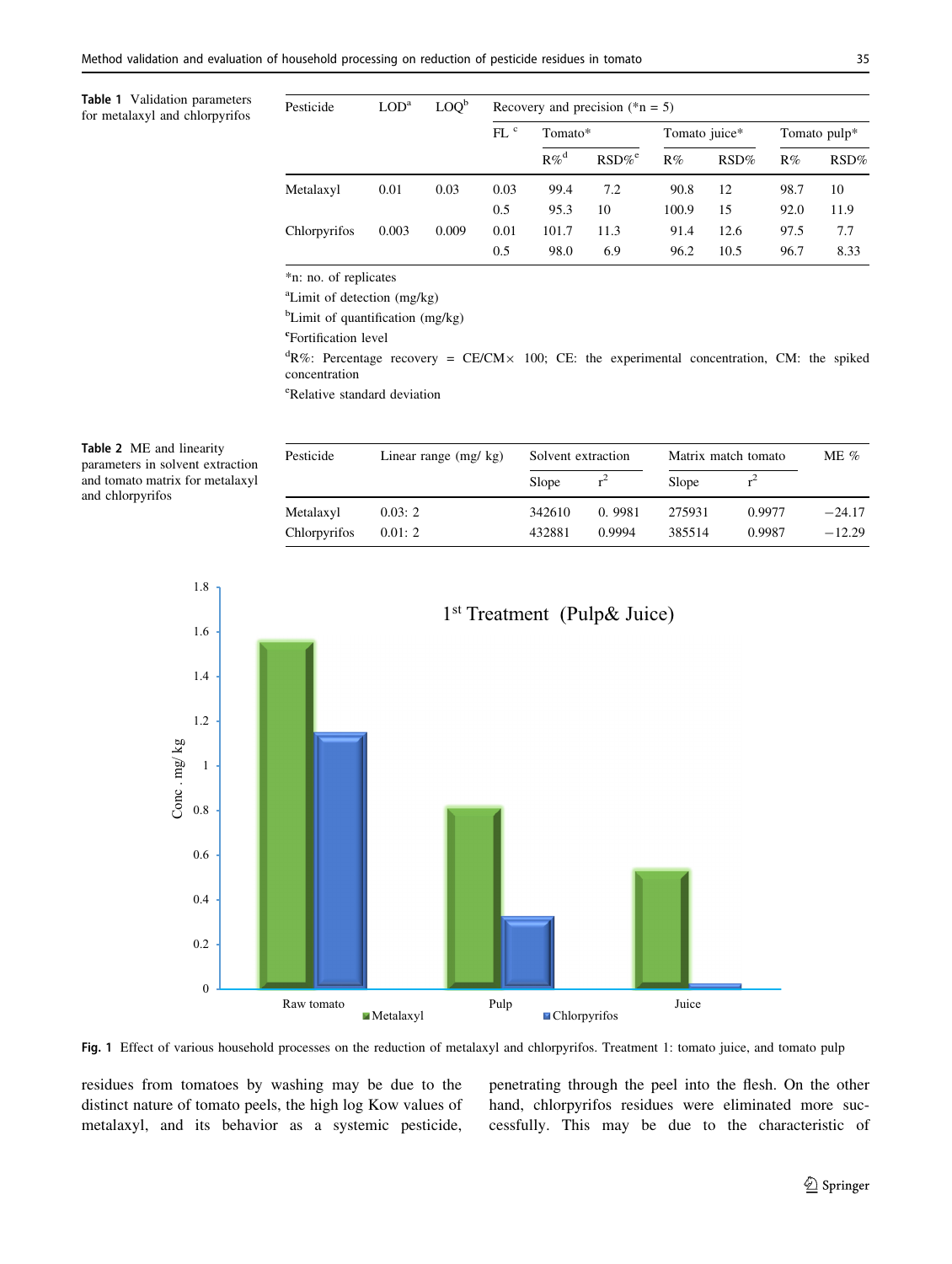<span id="page-5-0"></span>

Fig. 2 Effect of various washing solution on the reduction of metalaxyl and chlorpyrifos. Treatment 2: Washing in  $1\%$  H<sub>2</sub>O<sub>2,</sub> 10% baking soda, 4% acetic acid or tap water



Fig. 3 Effect of sonication in ultrasonic bath on the reduction of metalaxyl and chlorpyrifos. Treatment 3: Ultrasonic bath (UB) for 15, 30, and 60 min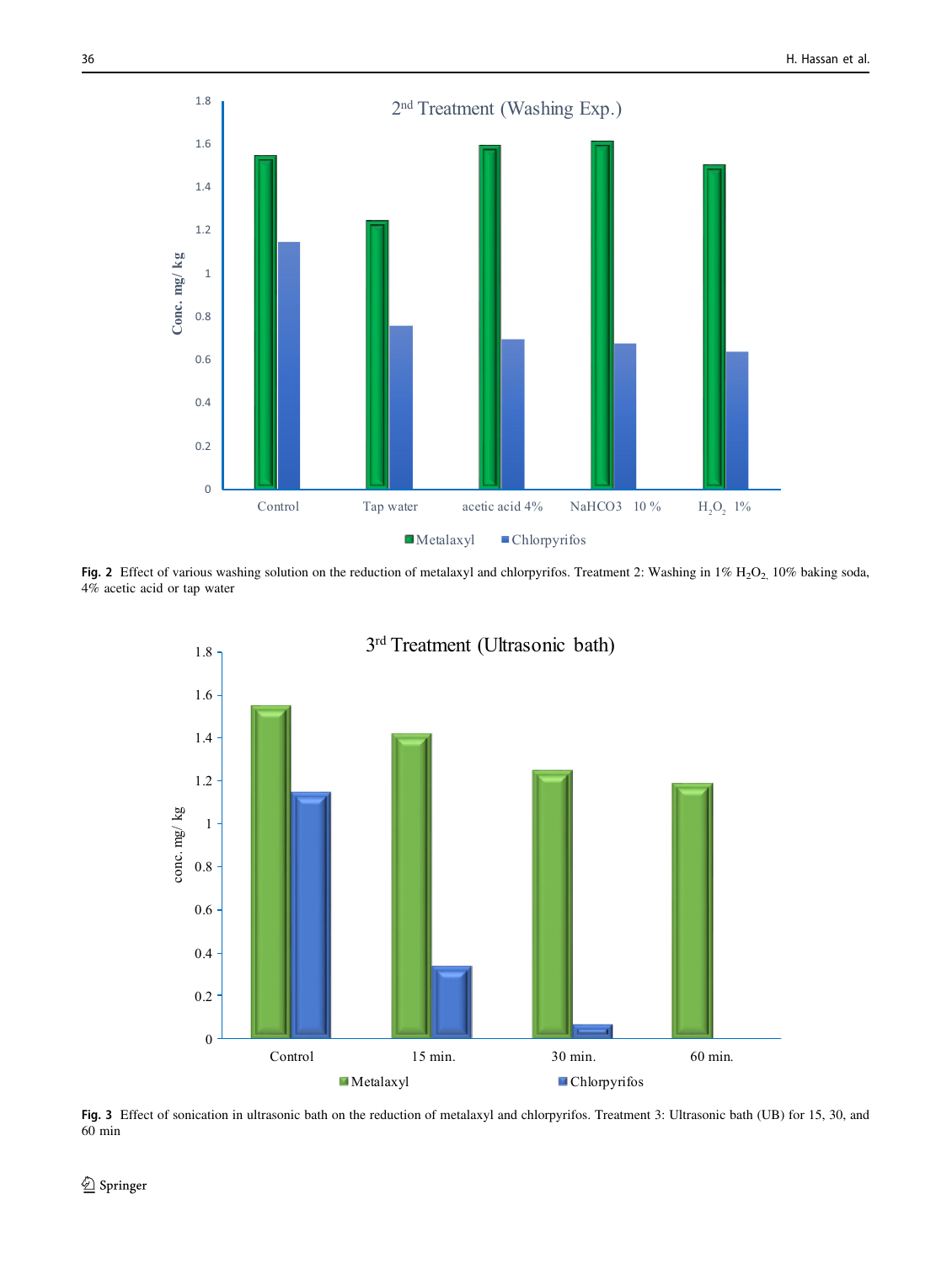

**Processing Factors** 

Fig. 4 Processing Factors (PFs) for all processing treatments

chlorpyrifos as a non-systematic pesticide, it may have been physically and chemically removed from the tomato, the minor part of chlorpyrifos residues may be removed physically and the major part removed chemically.

Similar to our study, other investigations have shown that there were differences in efficacy of removing individual pesticides from fruits and vegetables by washing. Rani et al. [\(2013](#page-7-0)) reported that by washing of tomatoes with water, chlorpyrifos residues were reduced by 41 to 44% (Duirk and Collette [2006](#page-7-0)). Wanwimolruk et al. ([2017\)](#page-8-0) reported on the effect of washing with running water on pesticide residue removal from tomatoes. Here, both carbofuran and fenobucarb residues were reduced by 58% and 40%, respectively, although without statistical significance  $(p > 0.2)$ . For both cypermethrin and k-cyhalothrin, residues were removed by 27% by washing with running water. However, there was no significant difference ( $p >$ 0.5) between the mean concentrations of pesticides after washing vs. unwashed samples. In another study, procymidone in cucumber washed with water reduced 24% of the residues and 85% was eliminated with the removal of the peel, even though this pesticide is systemic (Andrade et al. [2015](#page-7-0)). Chlorpyrifos residue translocated into the internal tissue may not be removed physically and chemically (Pugliese et al. [2004](#page-7-0)). These disparities in efficacy of washing with water may be due to water solubility of pesticides. Zhang et al. [\(2012](#page-8-0)) reported that sonication could effectively remove phorate residues in apple juice with a significant decrease of toxicity caused by phorate.

# 3.3 Processing factors (PFs)

Figure 4 shows PF values for all treatments. The lowest PF for treatment 1 was juicing followed by pulping  $(< 1)$ , ranging from 0.34 to 0.51 for metalaxyl, and 0.02 to 0.29 for chlorpyriphos. The PFs for treatment 2 (washing) were generally  $> 1$  for metalaxyl. After washing with tap water,  $1\%$  H<sub>2</sub>O<sub>2</sub>,  $10\%$  baking soda or  $4\%$  acetic acid, PFs were 0.81, 0.98, 1.05, and 1.03, respectively. On the other hand, the PF for chlorpyrifos was  $\lt 1$  after washing with tap water,  $1\%$ ,  $H_2O_2$  10% baking soda or 4% acetic acid (0.66, 0.55, 0.59 and 0.61, respectively).

The PFs after treatment 3 (sonication in the ultrasonic bath) were 0.92, 0.81 and 0.77 after 15, 30 and 60 min. respectively. Chlorpyriphos showed the lowest PFs with 0.3, 0.06, and 0 for the same time intervals, respectively. The results are in agreement with the previously reported results by Ramezani and Shahriari [2015](#page-7-0) and Bajwa and Sandhu [2014](#page-7-0). We conclude that the status of pesticide residues affect their removal from tomatoes. This is mainly attributed to the difference in the physicochemical properties of the pesticides.

# 4 Conclusion

In this study, we focused on the development and validation of a GC-MS-based method employing QuEChERS as a sample preparation technique for the determination of chlorpyrifos and metalaxyl residues in tomatoes. All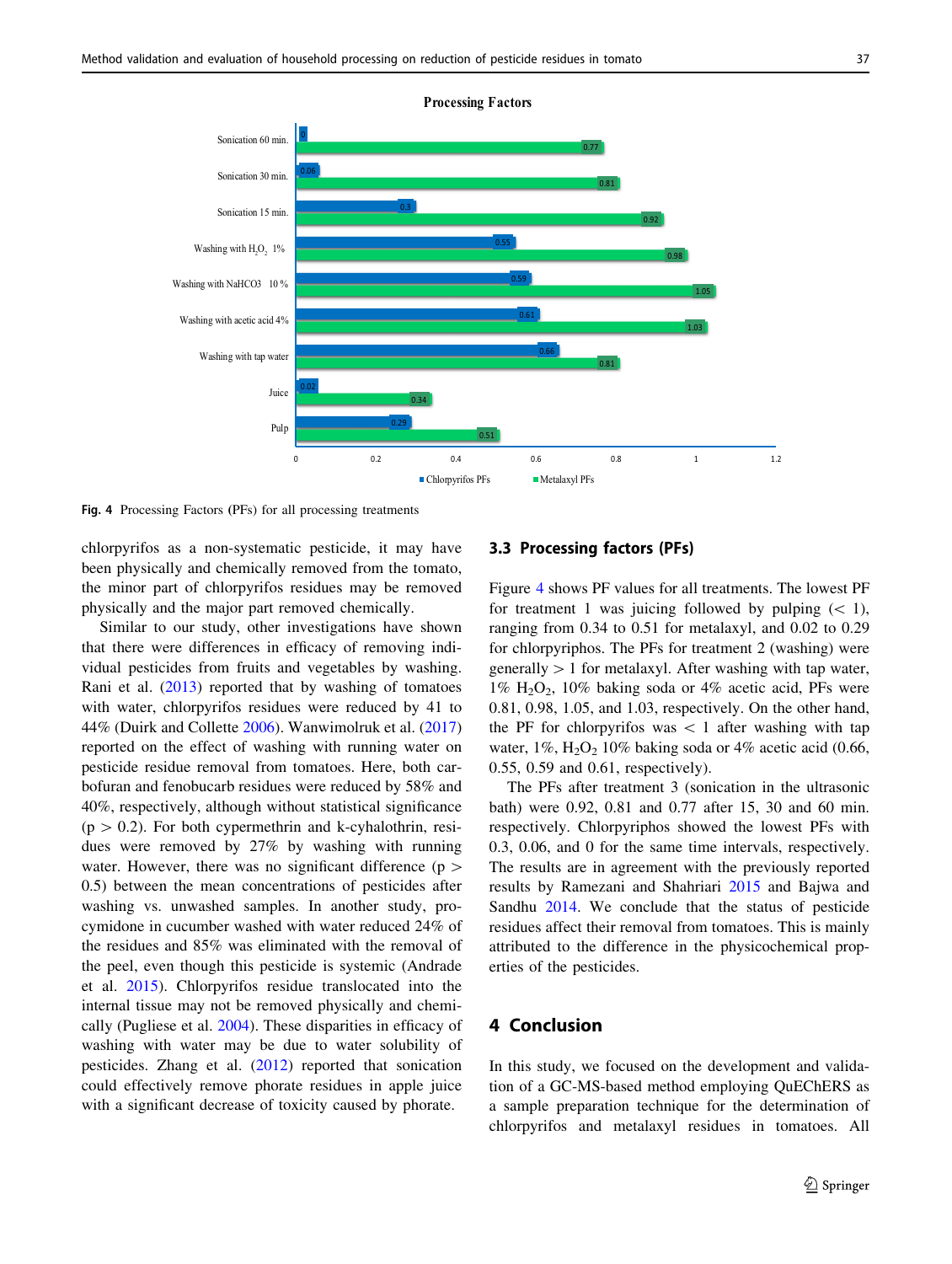<span id="page-7-0"></span>validation parameters have fulfilled the criteria, implying that the method is valid for the determination of chlorpyrifos and metalaxyl residues. The percentage reduction was lower in metalaxyl than in chlorpyrifos. Metalaxyl exhibited a medium matrix effect while chlorpyrifos showed no matrix effect. The PFs of metalaxyl and chlorpyriphos for all treatments were generally  $\lt 1$ , except for metalaxyl after washing with 10% baking soda or 4% acetic acid (PF  $>1$ ). Sonication treatment effectively removed chlorpyriphos residues in tomato matrices, but not metalaxyl residues. We conclude that our methods can substantially contribute to reduce consumer exposure to pesticides.

Acknowledgments This study is heartily dedicated to Prof. Dr. Ibrahim Abd El Salam Abd El Gawad who passed away before the completion of this work. The authors would like to acknowledge the experimental support of Food Safety and Quality Control lab. Faculty of Agriculture, Cairo University, and the effort of Dr. Opeyemi Adewumi Adediran, Senior Assistant Registrar/Secretary to the Institute, Infectious Disease Institute, College of Medicine, University of Ibadan, Ibadan, Nigeria, for English language editing.

## Compliance with ethical standards

Conflict of interest The authors declare that they have no conflict of interest.

Ethical approval This article does not contain any studies with human participants or animals performed by any of the authors.

Informed consent This article does not contain any studies with human participants, so no informed consent was necessary for this study.

## Reference

- Andrade GCRM, Monteiro SHG, Francisco JA, Figueiredo LA, Rocha AL, Tornisielo V (2015) Effects of types of washing and peeling in relation to pesticide residues in tomatoes. J Braz Chem Soc 26:1994–2002. [https://doi.org/10.5935/0103-5053.](https://doi.org/10.5935/0103-5053.20150179) [20150179](https://doi.org/10.5935/0103-5053.20150179)
- Bajwa U, Sandhu KS (2014) Effect of handling and processing on pesticide residues in food—a review. J. Food Sci. Technol. 51. <https://doi.org/10.1007/s13197-011-0499-5>
- British Crop Protection Council) 2014(. pesticide manual online. <https://www.bcpc.org/my-account> Accessed 29 October 2018
- Celik SS, Kunc Asan T (1995) Degradation of some pesticides in the field and effect of processing. Analyst 120:1739–1743
- Cengiz MF, Baslar M, Basancelebi O, Kilicli M (2017) Reduction of pesticide residues from tomatoes by low intensity electrical current and ultrasound applications. Food Chem. [https://doi.org/](https://doi.org/10.1016/j.foodchem.2017.08.031) [10.1016/j.foodchem.2017.08.031](https://doi.org/10.1016/j.foodchem.2017.08.031)
- Chawla S, Patel HK, Gor HN (2017) Evaluation of matrix effects in multiresidue analysis of pesticide residues in vegetables and spices by LC-MS/MS. J AOAC Int 100:616–623. [https://doi.org/](https://doi.org/10.5740/jaoacint.17-0048) [10.5740/jaoacint.17-0048](https://doi.org/10.5740/jaoacint.17-0048)
- De Sousa FA, Guido Costa AI, De Queiroz MELR (2012) Evaluation of matrix effect on the GC response of eleven pesticides by PCA. Food Chem. <https://doi.org/10.1016/j.foodchem.2012.04.063>
- Devine M, Duke SO, Fedke C (1993) Physiology of herbicide action. Prentice-Hall, Englewood Cliffs
- Domínguez AM, Placencia F, Cereceda F (2014) Analysis of tomato matrix effect in pesticide residue quantification through QuEChERS and single quadrupole GC/MS. Chil J Agric Res 74:148–156. [https://doi.org/10.4067/S0718-](https://doi.org/10.4067/S0718-58392014000200004) [58392014000200004](https://doi.org/10.4067/S0718-58392014000200004)
- Duirk SE, Collette TW (2006) Degradation of chlorpyrifos in aqueous chlorine solutions: Pathways, kinetics, and modeling. Environ Sci Technol 40:546–551. <https://doi.org/10.1021/es0516615>
- EN 15662: (2008) Foods of plant origin. Determination of pesticide residues using GC-MS and/or LC-MS/MS following acetonitrile. Extraction/partitioning and clean-up by dispersive SPE. QuE-ChERS-method
- European Commission (2017) SANTE/11813/2017: Guidance document on analytical quality control and method validation procedures for pesticide residues and analysis in food and feed. [http://www.eurl-pesticides.eu/docs/public/tmplt\\_article.](http://www.eurl-pesticides.eu/docs/public/tmplt_article.asp%3fCntID%3d727) [asp?CntID=727.](http://www.eurl-pesticides.eu/docs/public/tmplt_article.asp%3fCntID%3d727) Accessed 29 October 2018
- Ferrer C, Lozano A, Agüera A (2011) Overcoming matrix effects using the dilution approach in multiresidue methods for fruits and vegetables. J Chromatogr A 1218:7634–7639. [https://doi.](https://doi.org/10.1016/j.chroma.2011.07.033) [org/10.1016/j.chroma.2011.07.033](https://doi.org/10.1016/j.chroma.2011.07.033)
- Hanafi A, Hemat E Elsheshetawy, Faied Safaa F (2016) Reduction of pesticides residues on okra fruits by different processing treatments. J Verbr Lebensm 11:337–343. [https://doi.org/10.](https://doi.org/10.1007/s00003-016-1054-0) [1007/s00003-016-1054-0](https://doi.org/10.1007/s00003-016-1054-0)
- Holland PT, Hamilton D, Ohlin B, Skidmore MW (1994) Effects of storage and processing on pesticide residues in plant products (Technical report). Pure Appl Chem 66(2):335–356
- Jhonyson Guedes, Renata De Oliveira LCG, Milhome MAL, Ferreira Do Nascimento Ronaldo (2015) Matrix effect in guava multiresidue analysis by QuEChERS method and gas chromatography coupled to quadrupole mass spectrometry. Food Chem 199:380–386. <https://doi.org/10.1016/j.foodchem.2015.12.007>
- Kwon H, Lehotay SJ, Geis-Asteggiante L (2012) Variability of matrix effects in liquid and gas chromatography-mass spectrometry analysis of pesticide residues after QuEChERS sample preparation of different food crops. J Chromatogr A 1270:235–245. <https://doi.org/10.1016/j.chroma.2012.10.059>
- Li Y, Dong F, Liu X, Xu J, Chen X, Han Y (2013) Enantioselective separation and transformation of metalaxyl and its major metabolite metalaxyl acid in tomato and cucumber. Food Chem 141:10–17. <https://doi.org/10.1016/j.foodchem.2013.02.126>
- Lozowicka B, Jankowska M, Hrynko I, Kaczynski P (2016) Removal of 16 pesticide residues from strawberries by washing with tap and ozone water, ultrasonic cleaning and boiling. Environ Monit Assess. <https://doi.org/10.1007/s10661-015-4850-6>
- Pugliese P, Moltó JC, Damiani P (2004) Gas chromatographic evaluation of pesticide residue contents in nectarines after nontoxic washing treatments. J Chromatogr A 1050:185–191. <https://doi.org/10.1016/j.chroma.2004.08.032>
- Ramezani MK, Shahriari D (2015) Dissipation behaviour, processing factors and risk assessment for metalaxyl in greenhouse-grown cucumber. Pest Manag Sci 71:579–583. [https://doi.org/10.1002/](https://doi.org/10.1002/ps.3859) [ps.3859](https://doi.org/10.1002/ps.3859)
- Rani M, Saini S, Kumari B (2013) Persistence and effect of processing on chlorpyriphos residues in tomato (Lycopersiconesculentum Mill.). Ecotoxicol. Environ Saf 95:247–252. <https://doi.org/10.1016/j.ecoenv.2013.04.028>
- Reiler E, Jors E, Balum J, Huici O, Alvarez Caero MM, Cedergreen N (2015) The influence of tomato processing on residues of organochlorine and organophosphate insecticides and their